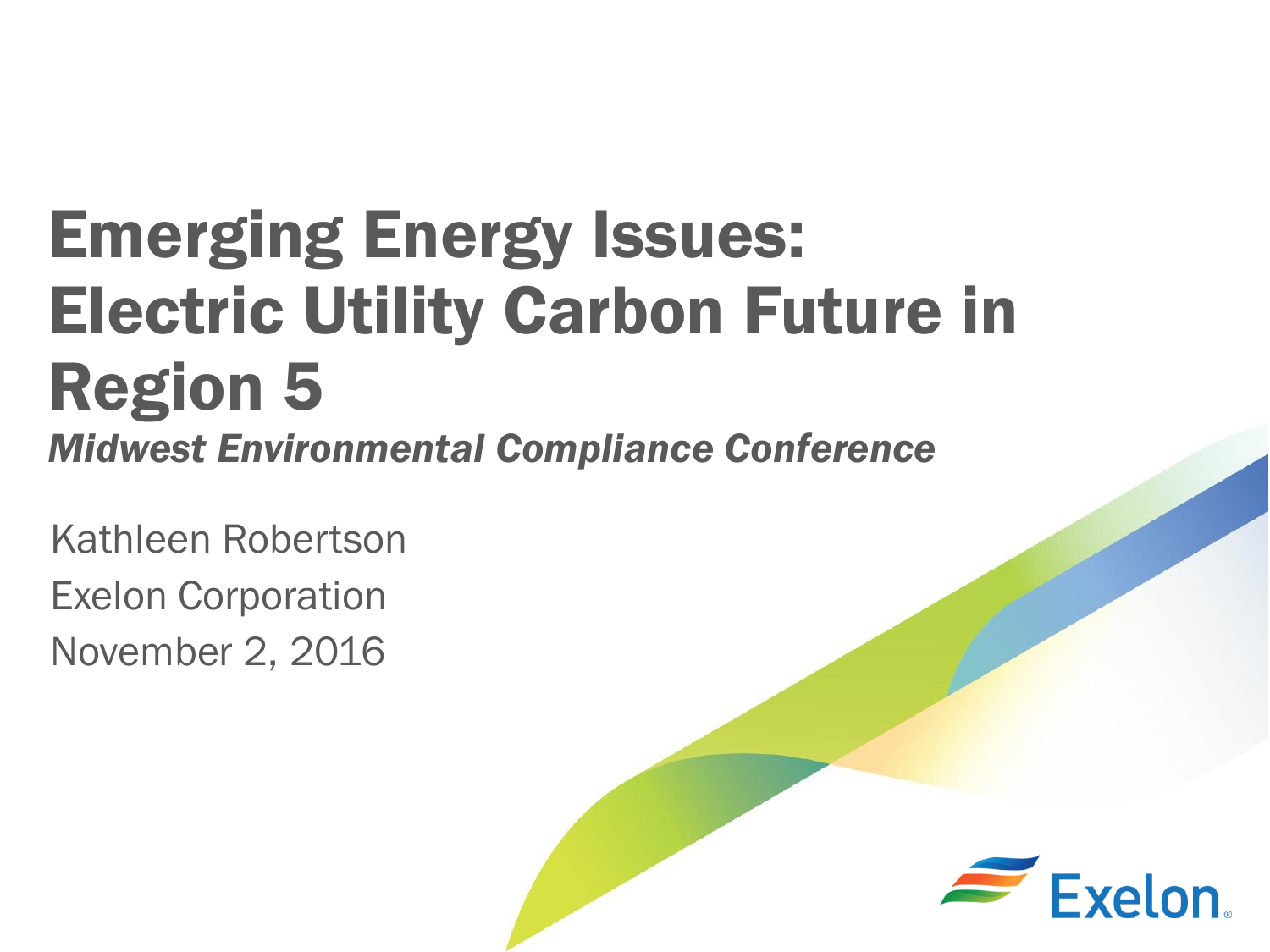#### **Overview**

- Clean Power Plan Highlights
- State Options and Implications
- Current and Emerging Environmental & Energy Policy Drivers

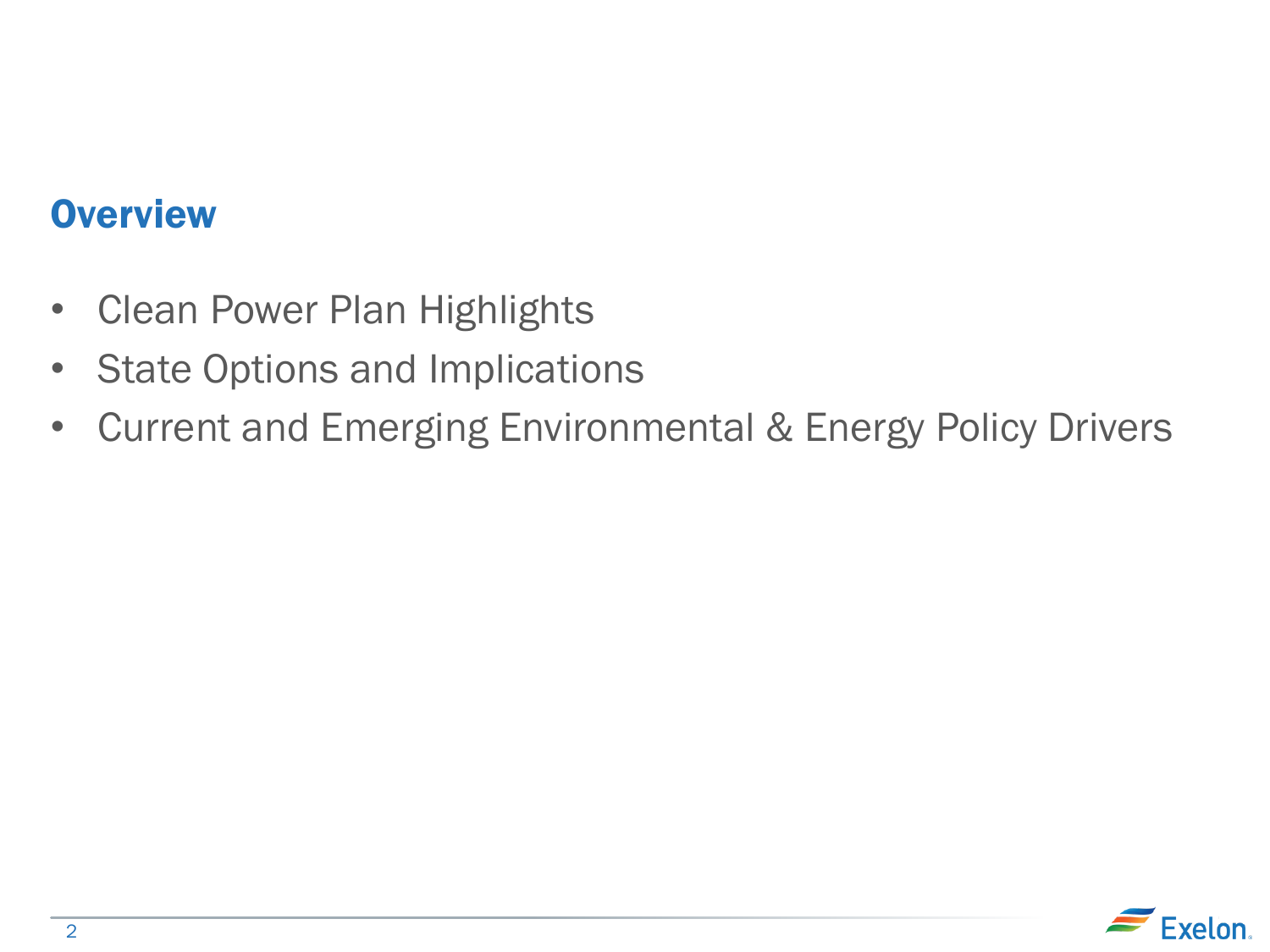#### Exelon: An Industry Leader



Note: All numbers reflect year-end 2015; 2015 revenue number is Exelon and PHI combined

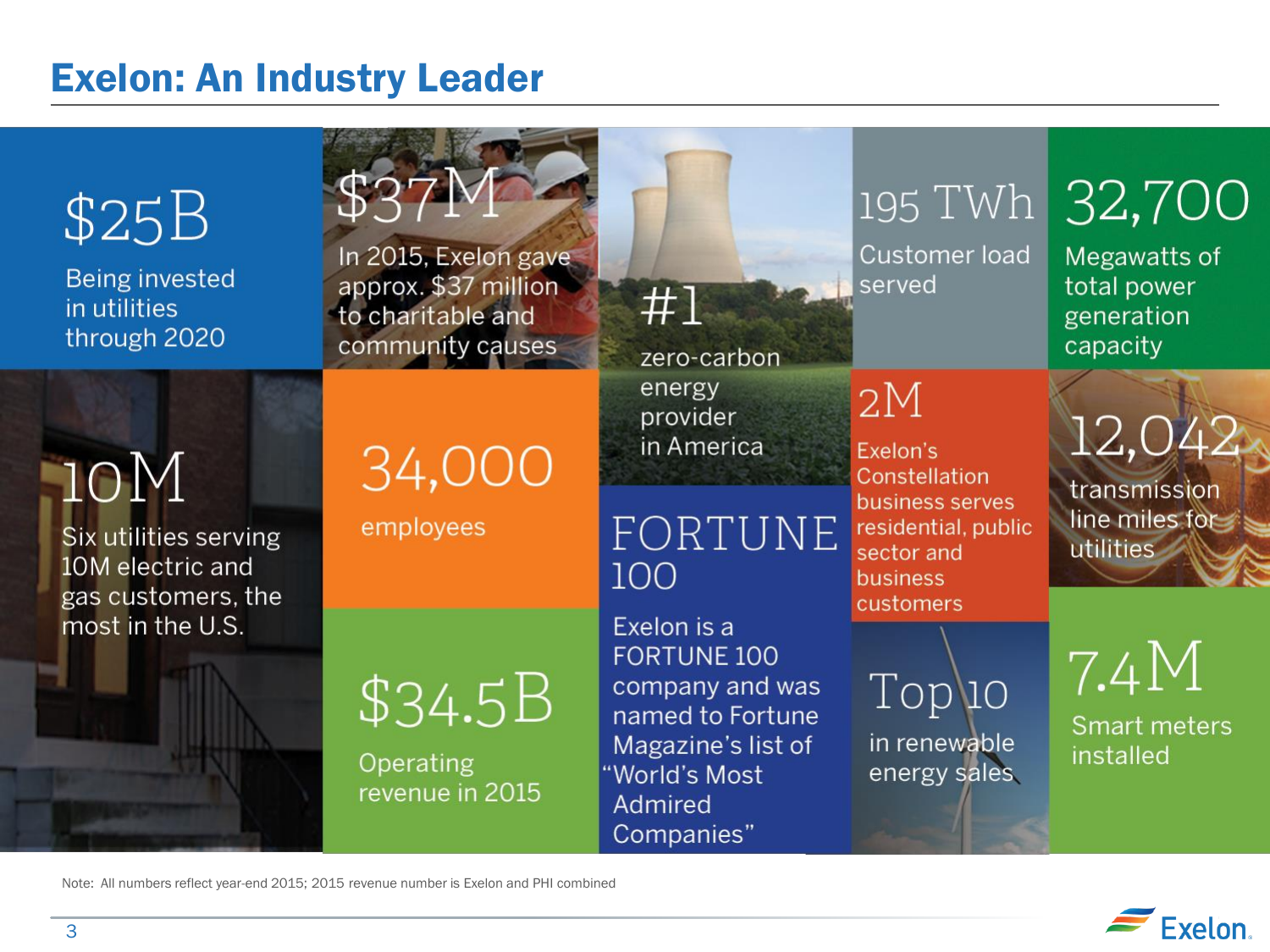# CPP Highlights

- The Clean Power Plan is a positive first step toward reducing carbon emissions from the power sector, a goal Exelon has long supported.
- The targets are more than achievable over the time period provided.
	- EPA anticipates a 32 percent reduction in  $CO<sub>2</sub>$  by 2030 (from 2005 levels).
	- The decrease represents a relatively modest 10 percent reduction from 2020 business as usual.
	- It is important to note that this is a national projection, not a requirement.
	- The actual level of reductions will depend greatly on states' implementation choices over the 15-year implementation timeline.
	- Notably, recent analyses agree CPP unlikely to bind at expected natural gas prices.
	- Supreme Court stayed implementation of the rule in February 2016.
		- Procedural not substantive decision.
		- May or may not delay future deadlines.

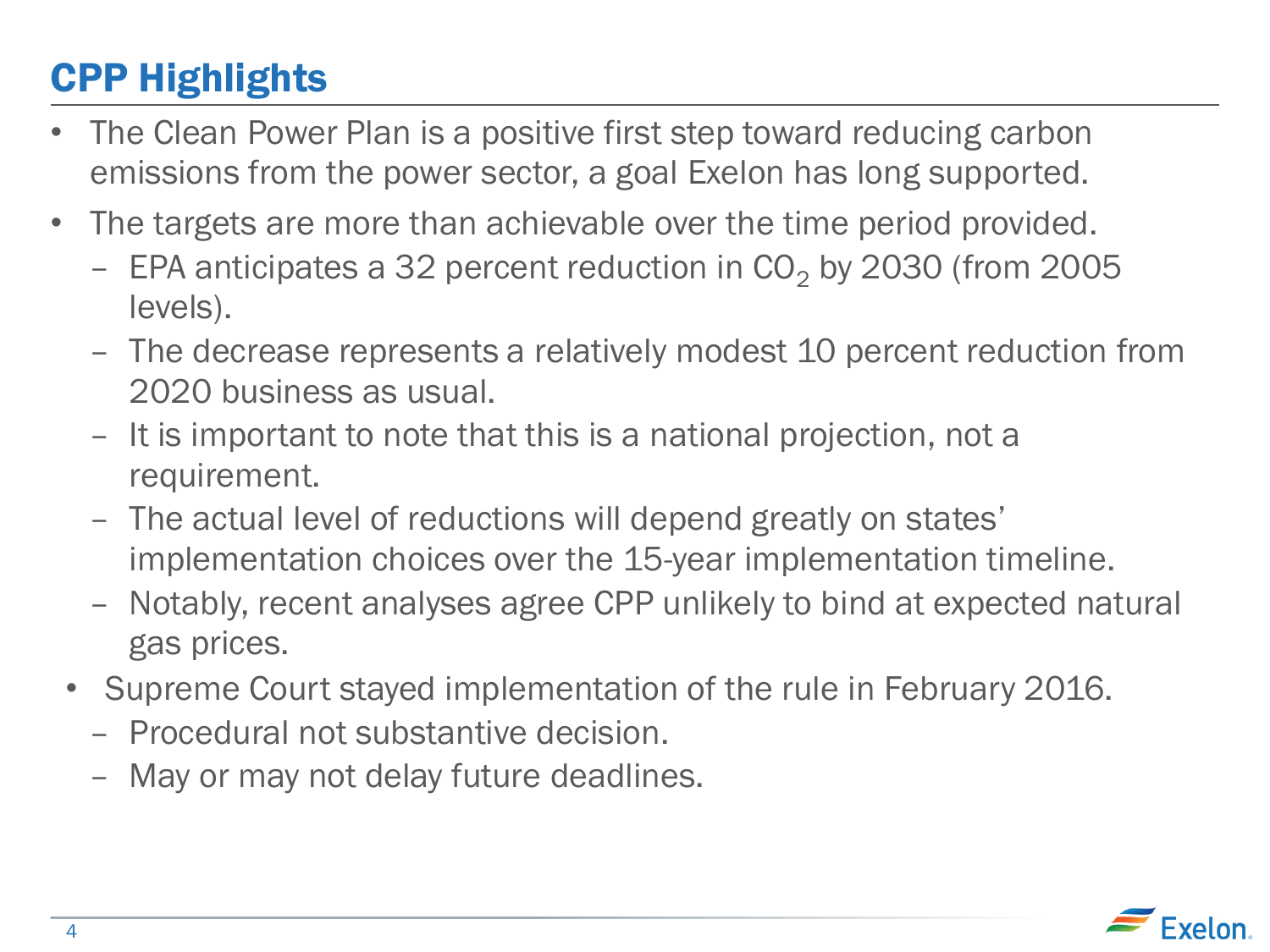# CPP Highlights Continued

- Final rule addresses several key flaws from the proposal.
	- New NGCC is no longer credited, potentially at the expense of zerocarbon generation.
	- Wide disparity in state targets addressed much more clearly a fossil fuel performance standard under which obligations on units are the same in Illinois or Maine.
	- Mass-based programs are placed on equal footing with rate-based.
	- Many "trading-ready" options to address reliability, seams concerns.
- Several concerns remain.
	- Selective crediting of technologies under rate-based compliance is troublesome and potentially detrimental to lowest cost compliance, achieving meaningful emission reductions, and long-term innovation.
		- However, states have the option to select compliance mechanisms that avoid these concerns.
	- How to effectively account for leakage under mass-based plans.
	- Delay to 2022 leaves a nearly seven-year gap.
		- Potentially exacerbates challenges to at-risk nuclear and other clean generation.
		- Premature retirements could affect states' compliance, grid reliability. Exelon.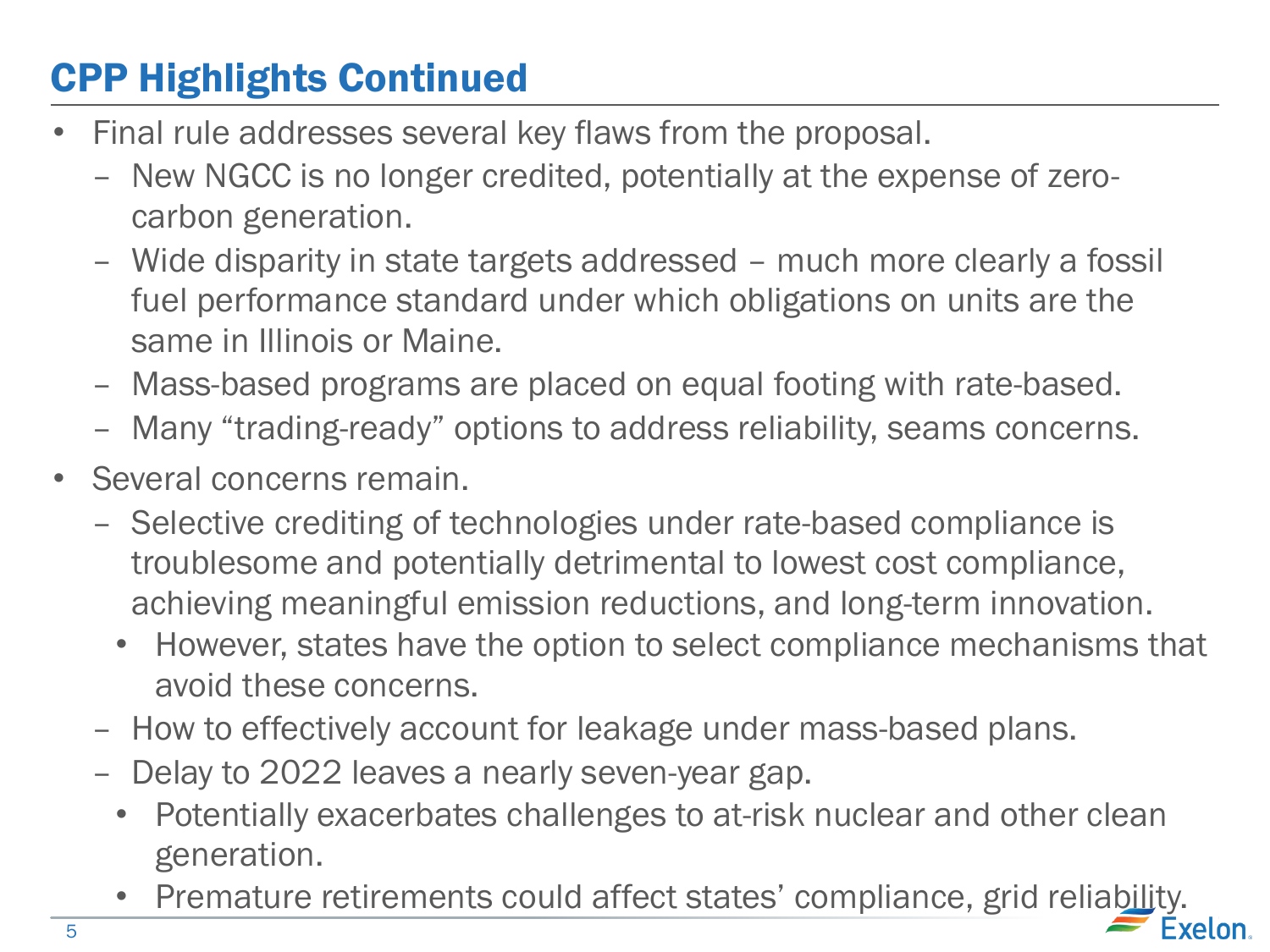## State Options and Implications for Clean Generation

- Mass-based programs are common and well-understood.
	- Achieve actual, easily verified  $CO<sub>2</sub>$  reductions.
	- Minimize total compliance costs, including ratepayer impacts.
	- Preserve electric reliability.
	- Technology- and fuel-neutral.
	- Simplify compliance and reduce administrative burdens.
- Mass-based programs may be single-state or allow trading between states.
	- The final rule includes mass budgets (caps), eliminating the need for states to develop them independently.
	- State plans can be as simple as requiring the submittal of one allowance for each ton of emissions, with no requirement that the allowance be obtained in-state.
	- States retain control over allowance allocation and/or auction.
	- States do not need formal agreements with other states or a RGGI-like agreement to allow interstate trading.
- Mass-based programs minimize costs to consumers.
	- Mass-based programs ensure that customers are not overpaying to achieve environmental compliance. The least-cost resource – after incorporating the cost of pollution – will be rewarded.

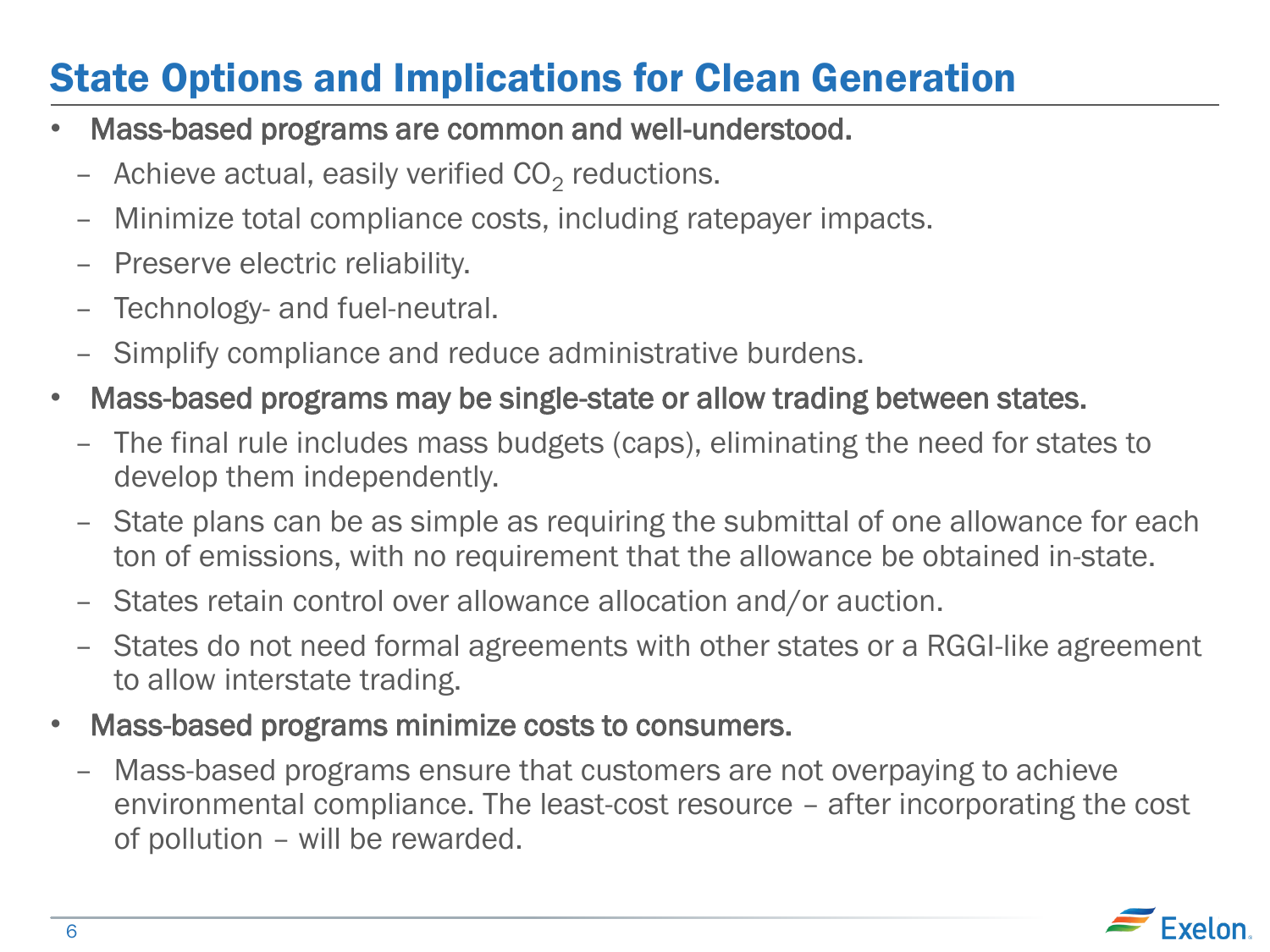### Current and Emerging Environmental & Energy Policy Drivers

- Federal Clean Power Plan (aka CPP, 111(d), carbon pollution standards)
- State portfolio standards
- State energy efficiency programs
- Regulation of traditional air pollutants (ozone, NOx,  $SO_2$ )
- Valuation of Clean Energy in Markets
- Clean Water Rule: Definition of 'Waters of the United States' (WOTUS) and Nationwide Permits
- Endangered Species Act (ESA)
- Methane
- Paris Accord, HFC Agreement